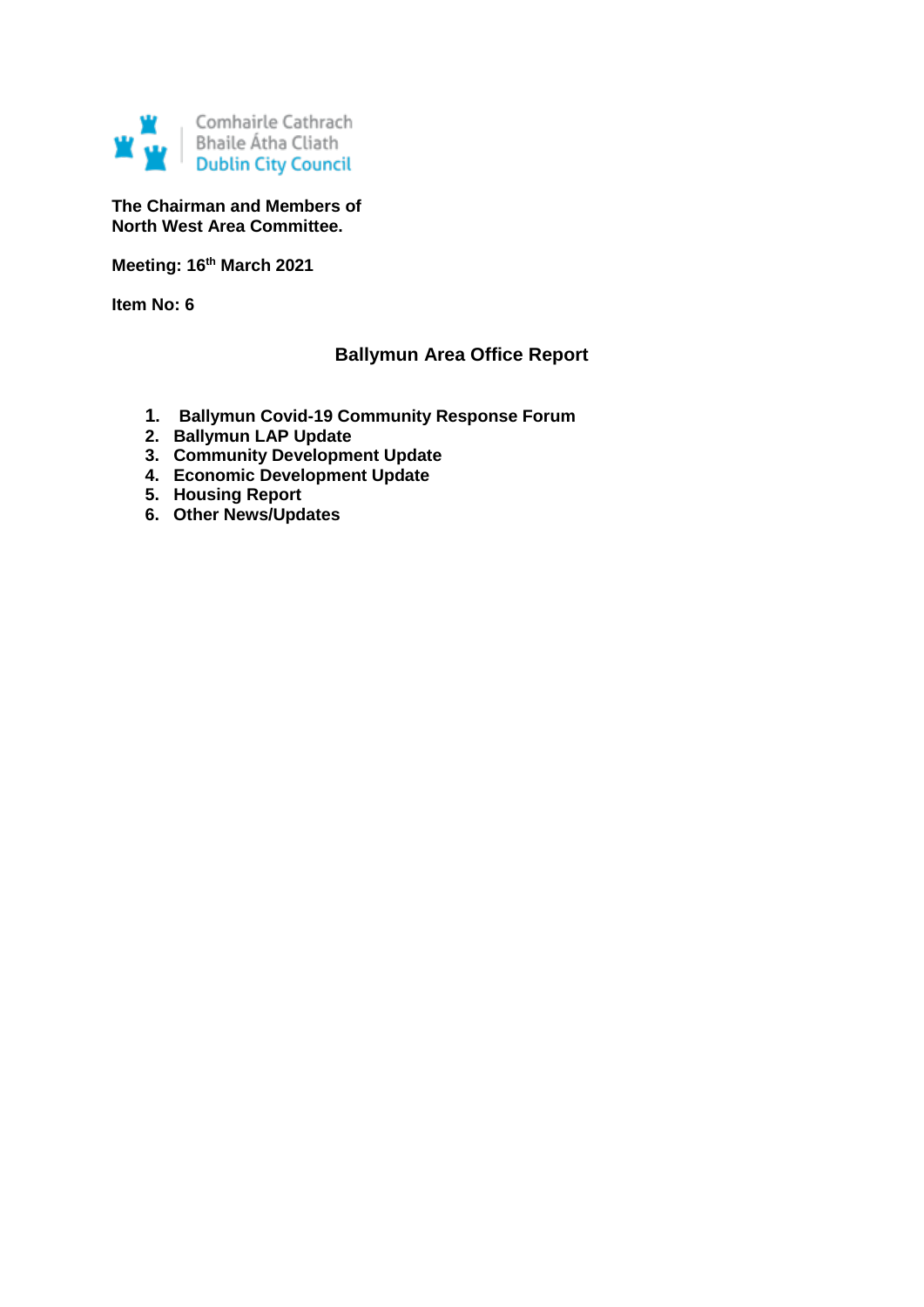## **1. Ballymun Covid-19 Community Response Forum**

The Covid-19 Community Response Forum is continuing and the Ballymun response team includes Liam Barry, Martina Kelly, and Ciaran Mahony with all three on a rota responding to Covid-19 requests as required. Although there are less requests than in previous lockdowns, a group of volunteers from the local Setanta Hurling Club have provided invaluable assistance with all requests.

## **2. Ballymun LAP Update**

#### Shopping Centre – Site 1

The ESB are due to complete commissioning the new substation and disconnecting any remaining supplies on the site in March. Due to Covid-19 level 5 restrictions completion of the demolition project and return to green site is still up to eight weeks away once restrictions for construction are lifted.

#### Lidl (North Quarter) - Site 3

The vacant units continue to be advertised by Smith Butler Estates on Daft: **<https://www.daft.ie/53113341>**. There are three interested parties in the units, two of which are at an advanced stage – a food service and a discount store. We will be kept informed if and when either of these deals are finalised. The market has been slower due to Covid-19 restrictions.

#### Vacant DCC units

The disposal of the Shangan Units to the HSE for a day-hospital is still at the pre-planning stage. No further update is available at this time.

#### Ballymun Plaza

Following on from the presentation on the Ballymun (Plaza) Town Centre Park to the November 2020 Area Committee, Parks are working through the pre part 8 procedure with updated plans recently received from the Design Consultant. Parks plan to be in a position to come back to the April/May Area Committee to notify members of the intention to commence the Part 8 process.

#### Balbutcher Lane/Hampton Wood Junction

The junction went live on the morning of Monday  $8<sup>th</sup>$  March, including the new link to St Margaret's Road via Hampton Wood Drive.

The coloured surfacing on the cycle tracks was completed which makes it easier to differentiate the segregated cycle tracks from the roadway and footpaths. New road studs have been installed along the edge of the cycle tracks across the junction and these will flash amber to alert left turning cars that they need to yield to cyclists and will work in conjunction with the flashing amber arrow signal. The new cycle track was installed.

There are some remaining items to be completed, in particular in the grassed verges in front of the houses to the east of the junction. A new raised flowerbed is also due to be installed at the southeast corner of the junction. These will be completed once the government level 5 restrictions on construction activities are lifted.

#### Sillogue Infrastructure Scheme

The ground for the site compound area has been prepared and fenced off but the project has been put on hold due to the government level 5 restrictions on construction works. There has been a significant amount of anti-social activity in the area in relation to damage/interference with the fencing around the compound. The contractor has organised regular security checks but the Gardaí had to be called to site on Sunday 28<sup>th</sup> February when approximately 30 young people persisted in knocking down the fencing neither the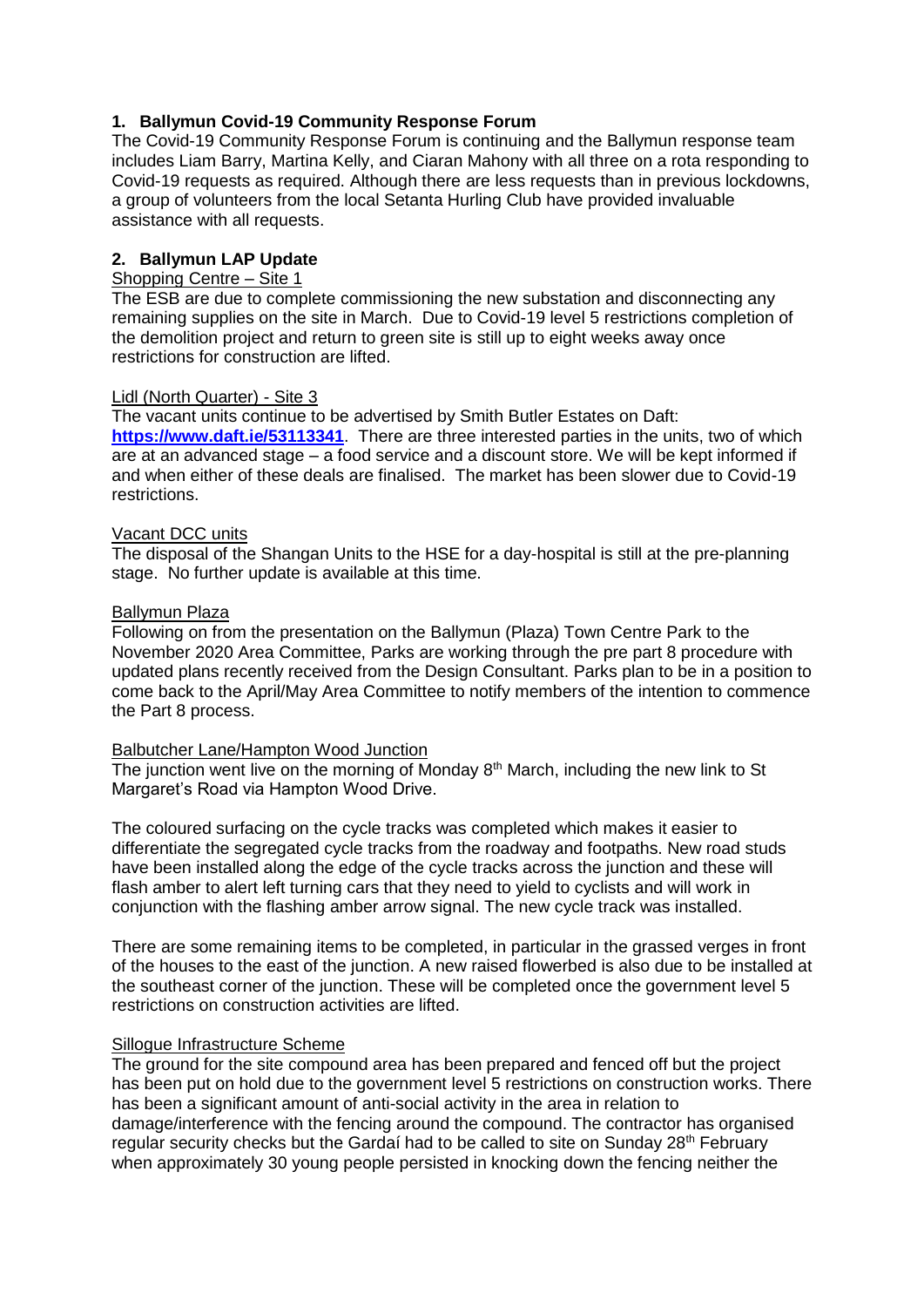security company nor the Gardaí were able to disperse the group and significant damage was carried out to the fencing. The contractor is continuing to monitor the situation.

#### 1-37 Oileáin na Crannóige, Balbutcher Lane

As the site is not deemed essential and due to Covid-19 restrictions, work has been ceased on site and only necessary or emergency work is ongoing.

#### North City Operations Depot

The commencement of construction on the NCOD is delayed due to Covid 19 level 5 restrictions. We will liaise with local stakeholders when we have certainty on when works can commence.

## **3. Community and Social Development Update**

#### Keeping In Touch

The Community and Social Development Team Members are continuing to keep in contact with all community group members through phone calls, e-mails and Facebook posts. In particular, we have been sharing information on health and wellbeing workshops and webinars. We have also sent out a survey to all groups in relation to how we can best support community members going forward, given the ongoing Covid 19 situation We want to ascertain how many of the community group contacts have access to online forums and how many may need additional support in this area.

All the community groups have received their 2020 Community and Social Development Grants payment. Our team has advised local community groups and organisations in relation to the second round of Covid 19 related funding. Community Group and Charitable Status Organisations were eligible to apply for this funding. The closing date was 26<sup>th</sup> February 2021.

#### **Social Inclusion**

#### Ballymun Network for Children and Young People at risk

The Area Community Officer attended recent meetings with the main network group and the mental health subgroup. The organisations involved in the network are focusing on collaborative programmes related to mental health and bereavement supports following recent events in the community. The Community and Social Development Team are continuing to involve themselves in all of these programmes and are continuing to provide information, support and advice to their local community group leaders in this regard. The Area Community Officer has provided input into the Ballymun Alcohol Strategy Review document and the Network Covid 19 Plan.

#### Ballymun Men's Sheds

The Community Team are continuing to provide support and advice to the Ballymun Men's Shed Committee Members and are having regular zoom meetings with regards to progress on the new premises and moving onto the next stage. The Team have recently assisted the Men's Shed Members to set up a local whatsapp group and have linked them into a North Dublin Men's Shed Forum. All of this is assisting the men to develop their contact supports, build their shed related ideas and to engage in various online health and wellbeing initiatives.

#### **Community Initiatives**

## Sports and Wellbeing

We are continuing to play a role in the development of Ballymun Health and Fitness Initiatives and the next Ballymun Health and Fitness Festival which is due to take place at the end of April. A soccer skills training event is also due to take place in May. These events can be adapted for online forums in line with public safety guidelines if required.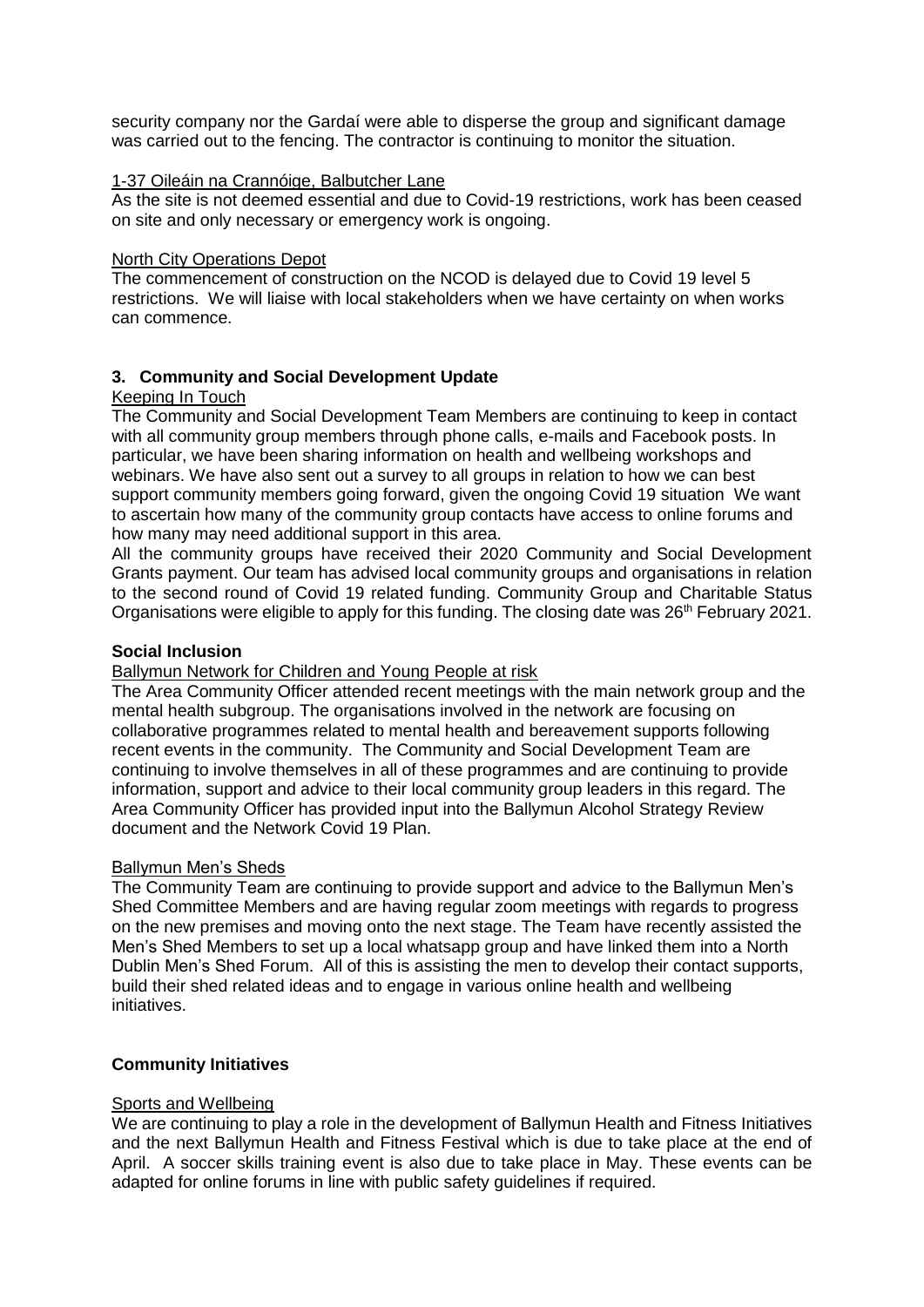#### Fairtrade fortnight

We recently organised a Fairtrade zoom information session to celebrate Fairtrade Fortnight, in collaboration with Rediscovery Centre. This initiative was set up to revive Ballymun's Fairtrade Town status, which the town achieved over ten years ago. The event involved a talk on the importance of buying local and how choosing some Fairtrade products makes a major difference to the lives of farmers and communities in developing communities. There was an international input from a member of a coffee co-operative in Honduras. This successful online event was well supported by the Ballymun Tidy Towns Group and attracted local residents who have an interest in the whole area of environment and sustainability.

#### International Women's Day

Our Community Team recently launched an initiative/competition asking local residents to nominate a woman in their lives or community that they feel deserves to be honoured for the support they provide. The winning entries received pampering packs or recognition for their significant contribution to others. The results were announced on Facebook on International Women's Day, on the 8<sup>th</sup>March.

#### Dublin Learning City Festival

We have launched a creative learning initiative and competition entitled 'Share Something You've Learned' during Covid 19' as part of the Dublin learning City Festival which will run from  $22^{nd}$  to  $24^{th}$  March.

We are asking community members of all ages to share a poster, poem, short story or photograph that best captures something they have learned during Covid 19. The aim of this initiative is to encourage people to engage with just how resilient they are capable of being even during this time of worldwide pandemic with its obvious struggles. The entries could focus on something tangible that people have learned, such as: a new sport or a new instrument, or focus on some intangible yet meaningful nugget of learning, such as: the importance of keeping in contact with others and the importance of health etc. The winning entries will be announced on Facebook during the festival.

#### **Environmental**

Our team are continuing with their scoping exercise of all environmental related community groups in the area to get a better picture of the status of each group with a view to developing the groups, combining some group structures and establishing an area wide supportive and sustainable network. We will continue to collaborate with the Public Domain Team and Ballymun Tidy Towns in this regard with the joint aim of enhancing and transforming local black spots alongside local community members.

#### **Heritage Council's Community Grant Scheme**

The Heritage Council's Community Grant Scheme was recently announced. The aim of this scheme is to support capital projects that improve access and inclusion to heritage sites; that apply good heritage practice to the management of places, collections, or objects (including buildings). The scheme also supports the purchase of essential equipment. This scheme is intended to enable communities and heritage non-governmental organisations (NGOs) to continue their work in this area or to start new initiatives.

Deadline for submissions to the Heritage Council is 29<sup>th</sup> March 2021 <https://www.heritagecouncil.ie/funding/community-heritage-grant-scheme-2021>

#### **4. Economic Development Update**

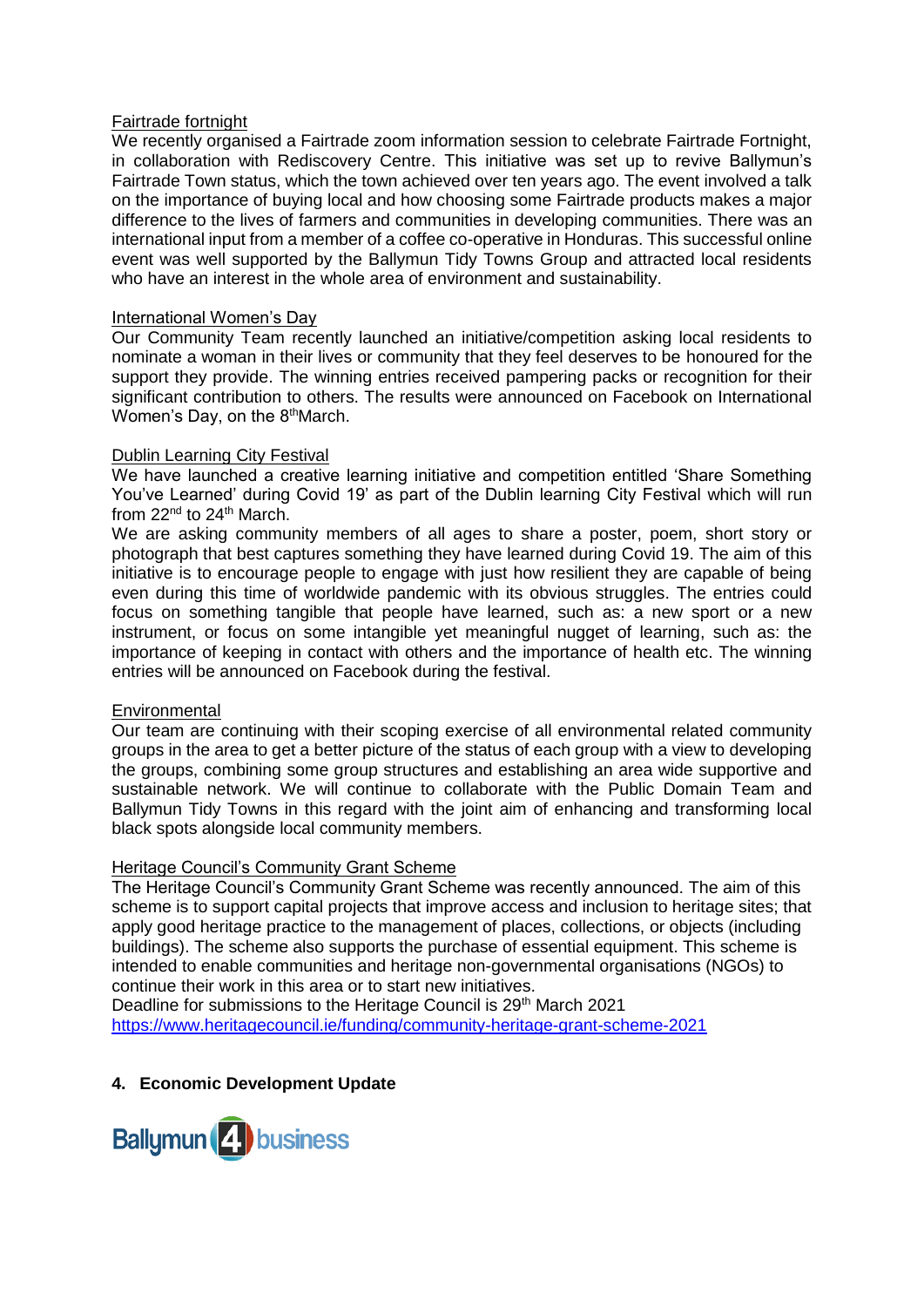

B4b held a virtual network meeting on  $8<sup>th</sup>$  February. Our guest speakers were Ballymun entrepreneurs Niamh and Clara Talbot from Lunasa Yoga<https://lunasayoga.ie/> Niamh delivered a class on how we can stay active from the comfort of our homes during the pandemic. The AGM will take place later this month followed by a meeting to plan our events for 2021.

## StartUp Ballymun & Local Enterprise Week



To promote Local Enterprise Week and the next SUB event we had a chat with Ballymun entrepreneur Deborah Crowley owner of Funky Monkey Foods to share her journey from starting in a Community Kitchen in Ballymun to the Grow with Aldi programme distributing her products nationwide. The video is available on the StartUp Ballymun Facebook page and we are planning to do more over the coming weeks: StartUp [Heroes chat with Funky Monkey Foods](https://www.youtube.com/watch?fbclid=IwAR3S577oJNXxU9vCY50-mhQ9SUONsO-QyJsWl6cl5ngNMLDoJ74m7TOpURA&v=BarS3gtaYNk&feature=youtu.be) have been nominated by the Small Firms Association Award for Best Emerging Business.

## Shop Front Enhancement Scheme



We have received one application from a printing business in Finglas which has been approved. There have been a number of enquiries and a number of further applications are expected. Due to Covid-19 Level 5 restrictions, many of the businesses are closed and we have not been able call in. More information can be found on the DCC website: [North West Area Shop-front](https://www.dublincity.ie/council/council-explained/your-area/north-west-area/shop-front-improvement-scheme-2021?fbclid=IwAR24sU2GgNEsT7RWXo2Ij1lmTSXqRY-GtrW_wSj1E67dfjqicsLM9D6W-rc)  [Improvement scheme](https://www.dublincity.ie/council/council-explained/your-area/north-west-area/shop-front-improvement-scheme-2021?fbclid=IwAR24sU2GgNEsT7RWXo2Ij1lmTSXqRY-GtrW_wSj1E67dfjqicsLM9D6W-rc)

## Ballymun and Finglas Business Advice Service

The mentor panel has been formed and the scheme has been designed. A pdf with information about the service will be circulated prior to the meeting. The main points to note about the support service are:

- Businesses must be from the north west area
- Up to 6 hours business advice with a mentor
- It's free
- Meetings will take place on a virtual platform
- All commercial sectors eligible
- Businesses must have a minimum trading history of 2 years
- Startups are not eligible
- Applications will be made through the DCC website.

Other Economic News

Attempts are still ongoing between the Economic Development Officer and Sean Kelly in the Ballymun Job Centre to engage with Dealz on their recruitment plans.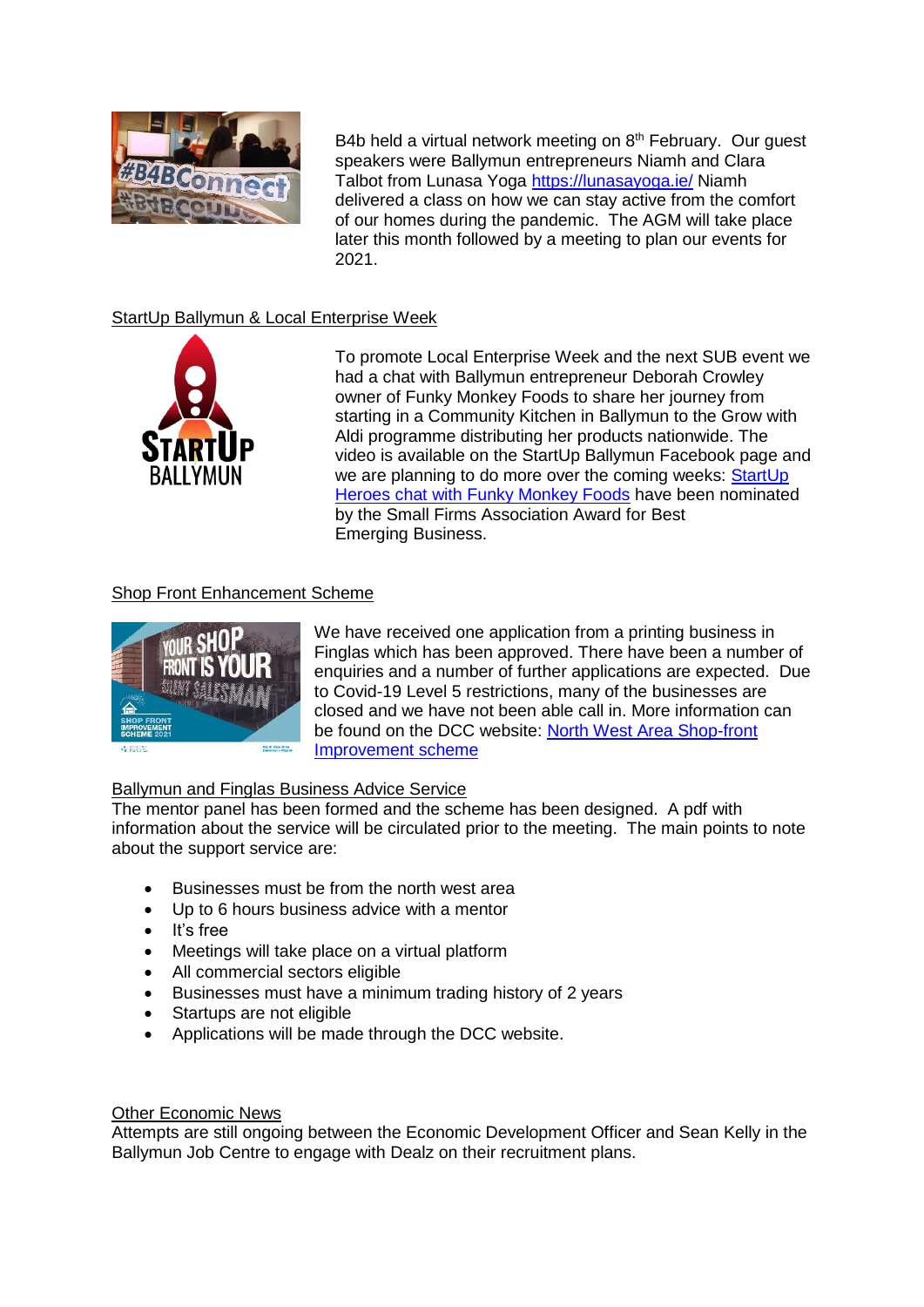# **5. Housing Report**

## Estate Management Statistics

| February 2021                                                |          |
|--------------------------------------------------------------|----------|
| No of Anti- Social complaints per 1997 act Drug related      | 26       |
| No of Anti-Social complaints per 1997 act (Not Drug Related) | 24       |
| No of other Complaints                                       | 16       |
| <b>Total Complaints</b>                                      | 66       |
| No of Anti-Social Interviews per 1997 act                    | 15       |
| No of Other Interviews                                       | 13       |
| <b>Total Interviews</b>                                      | 28       |
| No Requests for mediation                                    | $\Omega$ |
| No of Complaints referred to central unit for Action         | $\Omega$ |
| No of Section 20 Evictions                                   | $\Omega$ |
| No of excluding Orders applied for by Tenant                 | $\Omega$ |
| No of Excluding orders applied for by DCC                    | $\Omega$ |
| No of surrender of Tenancies due to Anti-Social Behaviour    | $\Omega$ |
| No of Tenancy Warnings sent to Central Unit                  | 3        |
| No of Court Orders Granted                                   | $\Omega$ |
| No of Appeals / Judicial Reviews Challenges                  | $\Omega$ |
| No of Warrants executed (Evictions)                          | 0        |

## **Rent Assessments**

|                              | February 2021                              |  |
|------------------------------|--------------------------------------------|--|
| <b>Assessments</b>           | 3130<br>1990 emails/ 503 updates/637 calls |  |
| <b>Permissions To Reside</b> |                                            |  |
| <b>Refunds</b>               | 6                                          |  |
| <b>Opening of Accounts</b>   | 4<br>(including sole/ 0 successions)       |  |
| <b>Closing of Accounts</b>   | (including 0 sole / 0 successions)         |  |
| <b>Front Counter Calls</b>   | See Above                                  |  |
| <b>Window Replacements</b>   | 0                                          |  |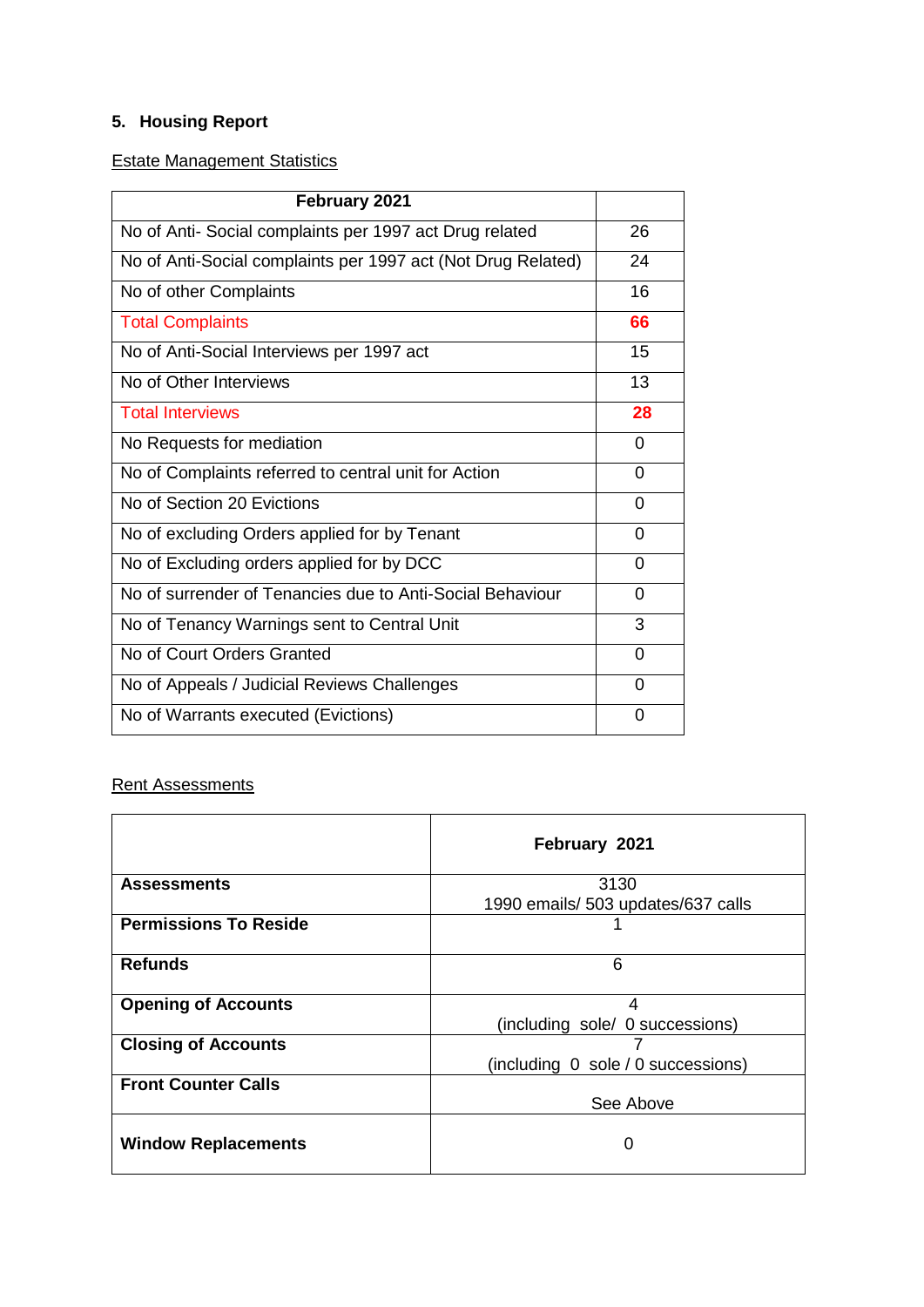# Ballymun Voids

| <b>Address</b>           | <b>Type</b>    | Date of        | <b>Status</b>       |
|--------------------------|----------------|----------------|---------------------|
|                          |                | <b>Vacancy</b> |                     |
| <b>Balcurris Gardens</b> | 3 Bed House    | 03/11/2020     | <b>Under Offer</b>  |
| <b>Balcurris Gardens</b> | 3 Bed House    | 11/01/2021     | <b>Under Offer</b>  |
| <b>Barnwall Drive</b>    | 2 Bed Apt      | 09/11/2020     | <b>Under Offer</b>  |
| <b>Barnwall Gardens</b>  | 2 Bed Apt      | 09/11/2020     | <b>Under Offer</b>  |
| <b>Belclare Crescent</b> | 3 Bed House    | 10/11/2020     | <b>Under Offer</b>  |
| <b>Belclare Grove</b>    | 3 Bed House    | 19/012021      | <b>Under Offer</b>  |
| <b>Belclare Park</b>     | 3 Bed House    | 14/01/2021     | <b>Under Offer</b>  |
| <b>Belclare Way</b>      | 3 Bed House    | 10/11/2020     | <b>Under Offer</b>  |
| <b>Carrig Close</b>      | 2 Bed Bungalow | 03/11/2020     | <b>Under Repair</b> |
| <b>Coultry Terrace</b>   | 1 Bed Apt      | 06/12/2020     | <b>Under Repair</b> |
| <b>Coultry Way</b>       | 3 Bed House    | 07/02/2021     | <b>Under Repair</b> |
| Cranogue Road            | 3 Bed House    | 29/01/2021     | <b>Under Repair</b> |
| <b>Druid Court</b>       | 3 Bed House    | 03/11/2020     | <b>Under Repair</b> |
| <b>Gateway View</b>      | 2 Bed Apt      | 23/09/2020     | <b>Under Repair</b> |
| Longdale Terrace         | 1 Bed Apt      | 07/02/2021     | <b>Under Repair</b> |
| Marewood Drive           | 2 Bed Apt      | 24/05/2020     | <b>Under Offer</b>  |
| Poppintree Parade        | 2 Bed Apt      | 16/12/2020     | <b>Under Repair</b> |
| Sandyhill Terrace        | 1 Bed Apt      | 22/11/2020     | <b>Under Repair</b> |
| Sandyhill Way            | 3 Bed House    | 22/11/2020     | <b>Under Repair</b> |
| Shangan Crescent         | 2 Bed Apt      | 23/11/2019     | <b>Under Offer</b>  |
| Shangan Crescent         | 4 Bed Apt      | 25/11/2020     | <b>Under Repair</b> |
| Shangan Gardens          | 3 Bed House    | 06/12/2020     | <b>Under Repair</b> |
| Shanliss Way             | 3 Bed House    | 29/01/2021     | <b>Under Repair</b> |
| Shanliss Way             | 3 Bed House    | 29/01/2021     | <b>Under Repair</b> |
| Shanliss Way             | 3 Bed House    | 29/01/2021     | <b>Under Repair</b> |
| Shanliss Way             | 3 Bed House    | 29/01/2021     | <b>Under Repair</b> |
| Silloge Green            | 1 Bed Apt      | 11/12/2020     | <b>Under Repair</b> |
| Silloge Green            | 3 Bed Apt      | 12/11/2020     | <b>Under Repair</b> |
| St Margaret's Road       | 1 Bed Apt      | 04/10/2020     | <b>Under Offer</b>  |
| The Plaza Apartment      | 2 Bed Apt      | 04/10/2020     | <b>Under Offer</b>  |
| <b>Woodhazel Terace</b>  | 2 Bed Apt      | 31/01/2021     | <b>Under Repair</b> |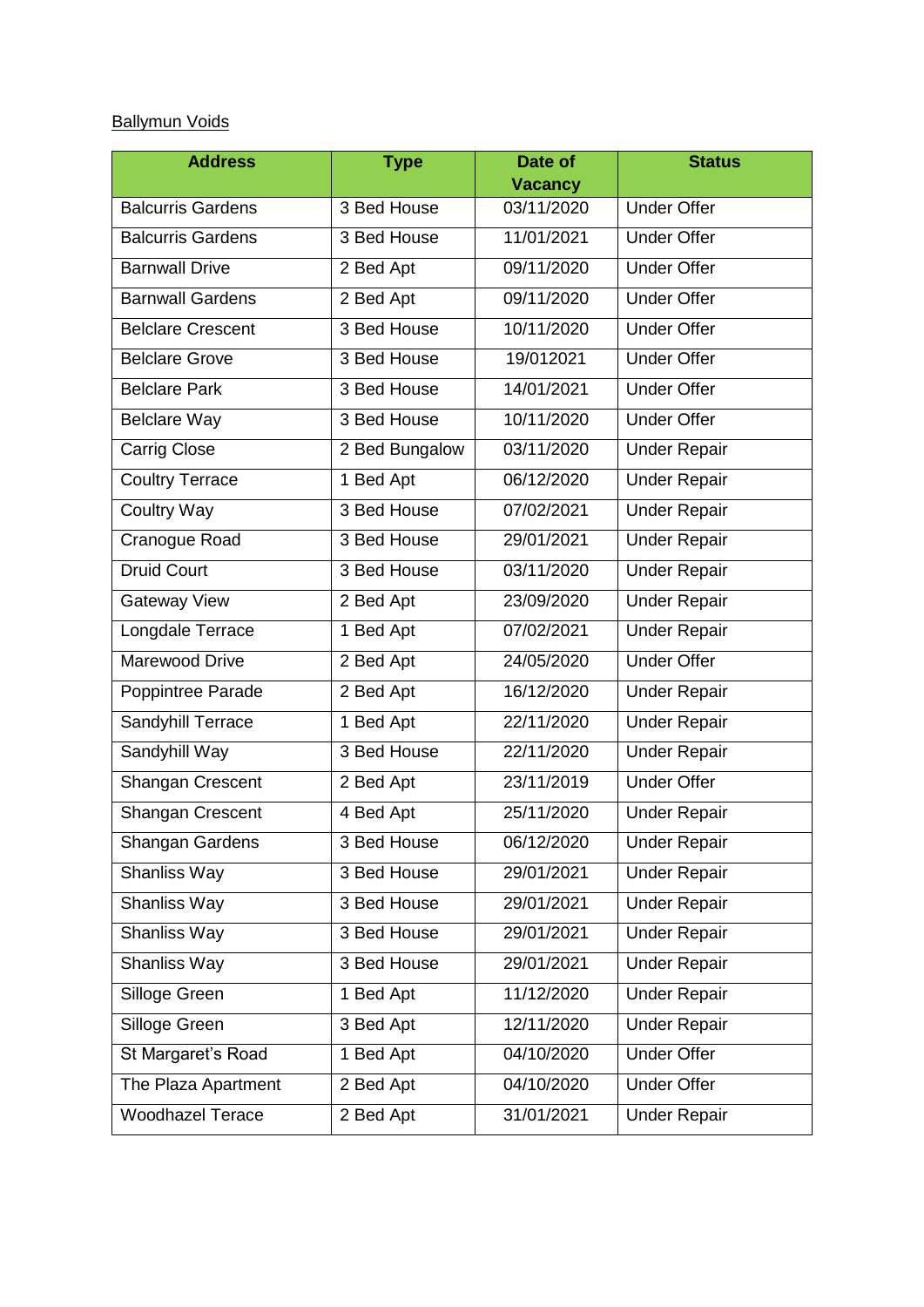## Older Persons Units

| <b>Address</b>      | <b>Type</b> | <b>Date of Vacancy</b> | <b>Status</b>       |
|---------------------|-------------|------------------------|---------------------|
| <b>Burren Court</b> | <b>Bed</b>  | 17/11/2020             | <b>Under Offer</b>  |
| <b>Burren Court</b> | <b>Bed</b>  | 21/07/2020             | <b>Under Repair</b> |
| Sandyhill Gardens   | <b>Bed</b>  | 21/07/2021             | <b>Under Offer</b>  |
| Sandyhill Gardens   | <b>Bed</b>  | 21/07/2021             | <b>Under Offer</b>  |
| Sandyhill Gardens   | <b>Bed</b>  | 27/12/2020             | <b>Under Repair</b> |

## Ballymun Lettings January - February 2021

| <b>Allocation Category</b> | <b>Housing List</b> | <b>Transfer List</b> | <b>Older Persons</b> |
|----------------------------|---------------------|----------------------|----------------------|
|                            | 2021                | 2021                 | 2021                 |
| <b>Bands 2 &amp; 3</b>     |                     | 2                    |                      |
| Medical                    |                     | 1                    | 1                    |
| Welfare                    |                     |                      |                      |
| <b>Homeless</b>            |                     |                      | 1                    |
| <b>Travellers</b>          | 2                   |                      |                      |
| <b>Transfer HAP</b>        |                     | 1                    |                      |
| De-tenanting               |                     |                      |                      |
| <b>Estate Management</b>   |                     |                      |                      |
| Maintenance                |                     |                      |                      |
| <b>Surrendering Larger</b> |                     | $\overline{2}$       |                      |
| Unable to afford           |                     |                      |                      |
| Succession/Sole            |                     |                      |                      |
| <b>Total</b>               | $\mathbf{2}$        | 6                    | $\overline{2}$       |

## **AOB**

**Ballymun Library** 

Ballymun Library remains closed to the public under Level 5 restrictions. Services are being provided online.

Ballymun Library staff continue to post blogs, arts and crafts events, videos, and historic photos of the Ballymun area on our Facebook page. If anyone wants to promote any Dublin City Council-related initiative then please email details to [ballymunlibrary@dublincity.ie](mailto:ballymunlibrary@dublincity.ie) and we will share these on our Facebook page: [www.facebook.com/BallymunLibrary](http://www.facebook.com/BallymunLibrary)

Two online book clubs for adults and children have been set up by library staff and will become operational in March.